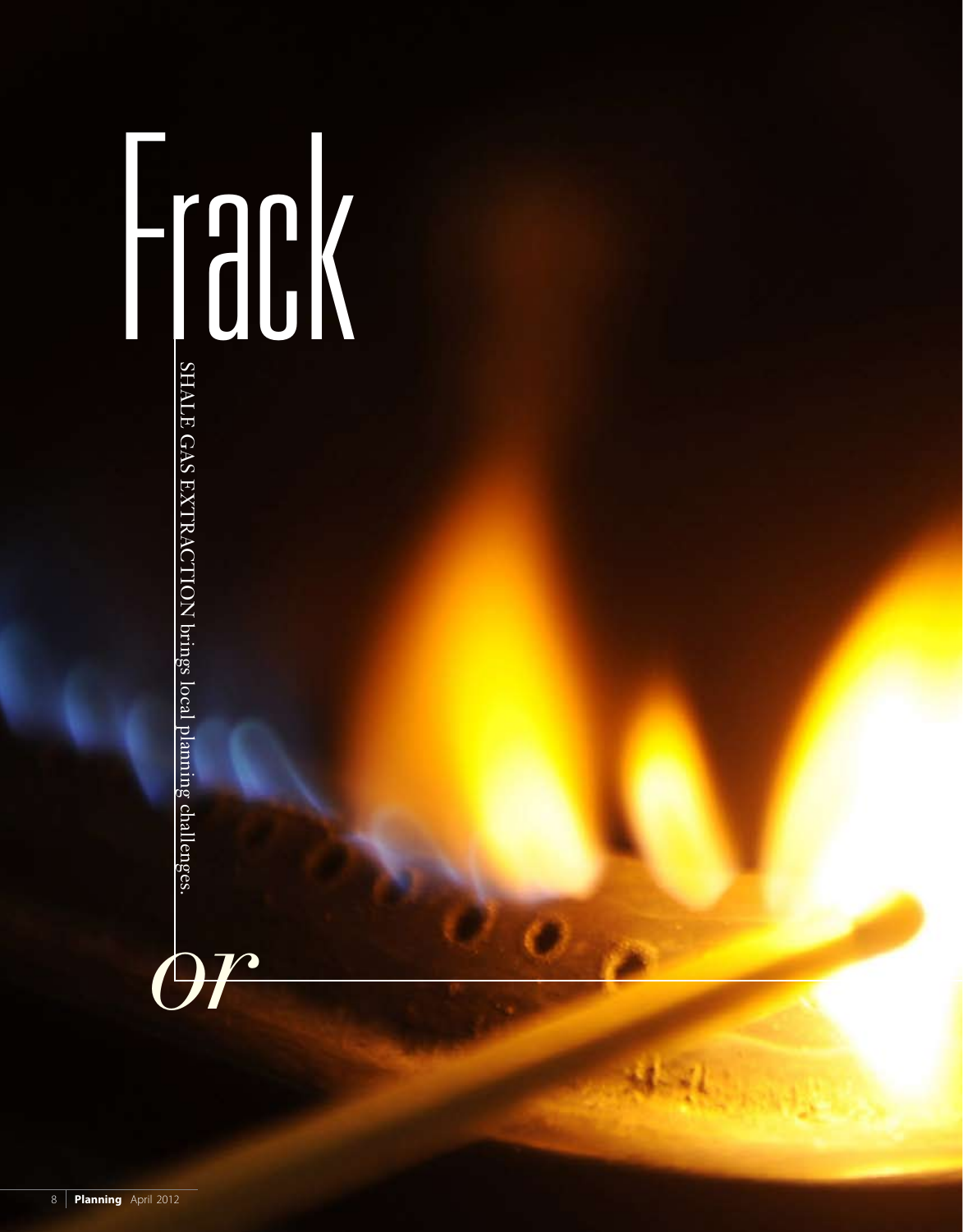# PLANNING PRACTICE

# **bust**

*By* David West, Thomas Knipe, and SUSAN CHRISTOPHERSON

Barbara Sax/AFP/Getty Images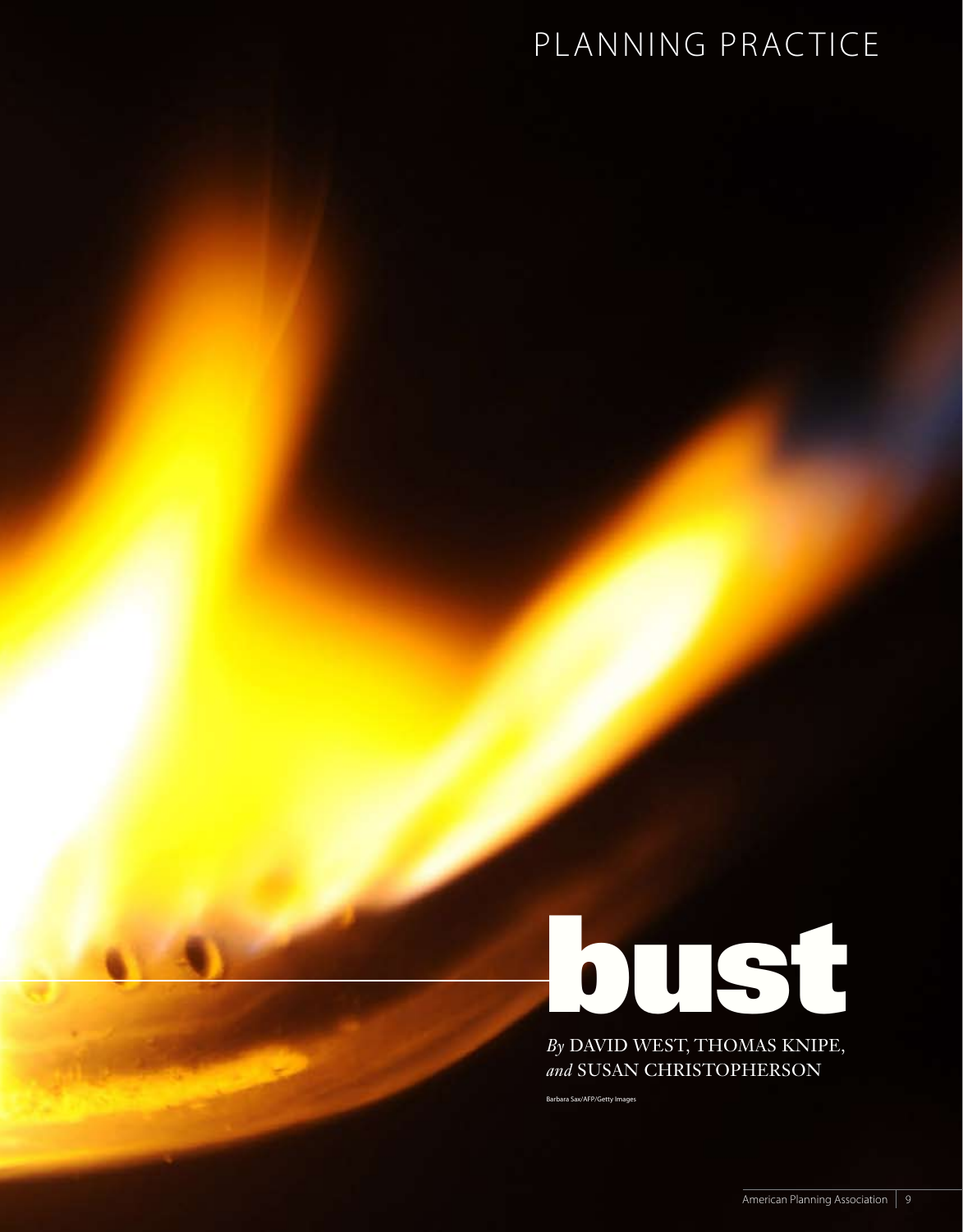"Frack no!" is the rallying cry of citizens opposed to highvolume hydrofracking. According to *Time* magazine, fracking, a natural gas extraction method where thousands of gallons of chemically laced water are injected into wells at high pressure, was *the* environmental issue of 2011.

Public forums (including the media) tend to stress the potential for environmental damage, while many communities assume that local growth and jobs may compensate for harm. Now a growing number of planners and citizens are questioning the validity and extent of the claimed economic benefit of resource extraction.

The introduct<br>racking, where w<br>of feet down into<br>turn to run for all<br>surface, have at l The introduction of horizontal hydrofracking, where wells are drilled thousands of feet down into rock formations and then turn to run for almost a mile parallel to the surface, have at last made it economically viable to extract natural gas in tight shale formations. The new technology ignited a series of natural gas booms around the world starting in the mid-2000s, when natural gas prices reached historic highs. Texas was the first epicenter in the U.S. and the practice then spread to Colorado, Wyoming, Arkansas, and Louisiana.

Hydrofracking is now fueling the Marcellus shale boom in Pennsylvania, parts of Ohio, and most of West Virginia. In New York, where a one-year moratorium on horizontal hydrofracking has expired, the state is moving through the environmental review process, potentially on the way to allowing drilling.

Industry analysts consider the Marcellus shale area to be one of the largest stores of natural gas ever discovered, enough to meet current U.S. consumption needs for 15 years. Critics are skeptical about these forecasts, pointing to the shorter production lives of shale gas wells in Texas and Arkansas. Further, the U.S. Energy Information Ad-



ministration reported this January that the Marcellus area may contain only one-third the natural gas that was originally estimated. (The same report said the nation's entire shale gas deposits may total only three-fifths the amount that was previously assumed.)

Unpredictable boom-and-bust cycles create problems for planners and citizens alike because they create shifts in population growth, income, and needs for goods and services. "There have been some concerns about boom and bust, and what we need to put in place now to be ready for the bust," says Jim Weaver, the planning director for Pennsylvania's Tioga County.

#### **Truth or consequences?**

Economists can't rely on conventional models to explain what may happen to local economies. Those who tout the benefits of hydrofracturing frequently cite input-output analyses that project job growth based on the number of wells that may be drilled and where drilling-related expenditures will occur. In reality, the fracking industry may generate fewer jobs than expected.

These jobs often are filled by workers who live and spend their paychecks in other states. Most of the created jobs are gone after the drilling phase, which can be as short as a few months per well. Many of the expenditures associated with drilling actually occur out of state, benefitting regions that have historically specialized in extraction especially Texas—rather than the host community.

Drilling is prone to speculative investment, too. Financing and lease terms encourage drilling wells quickly at the beginning of a boom, and natural gas prices are difficult to predict. When hydrofracking first hit the national stage, natural gas prices were rising quickly, peaking in 2008 at more than \$14 per million BTU. By the winter of 2011 prices had fallen below \$3, a level not seen in a decade, and some industry experts expect prices to drop to less than \$2 this year.

With such low prices, natural gas extraction is barely profitable—and drilling far more volatile than the huge reserves might suggest. According to Weaver, "one of the companies is cutting the number of rigs they have and slowing things down" because the profit margin of gas is questionable at these low prices. The company calculated a target price of \$3.50 to be profitable, Weaver says, and was forced to reevaluate its profit strategy as the price dropped.

In some states, drilling companies have abandoned "dry" gas fields—those with natural gas but no oil—and moved to deposits of "wet" gas that contain both. (Oil prices are still quite high and, compared to natural gas, yield unprecedented value for drillers). In Rifle, Colorado, planner Nathan Lindquist reports that drilling has dropped substantially since the summer of 2008, but seems to have reached a steady state. (To learn more about Rifle's experience, see "Bad Gas or Natural Gas," October 2009.)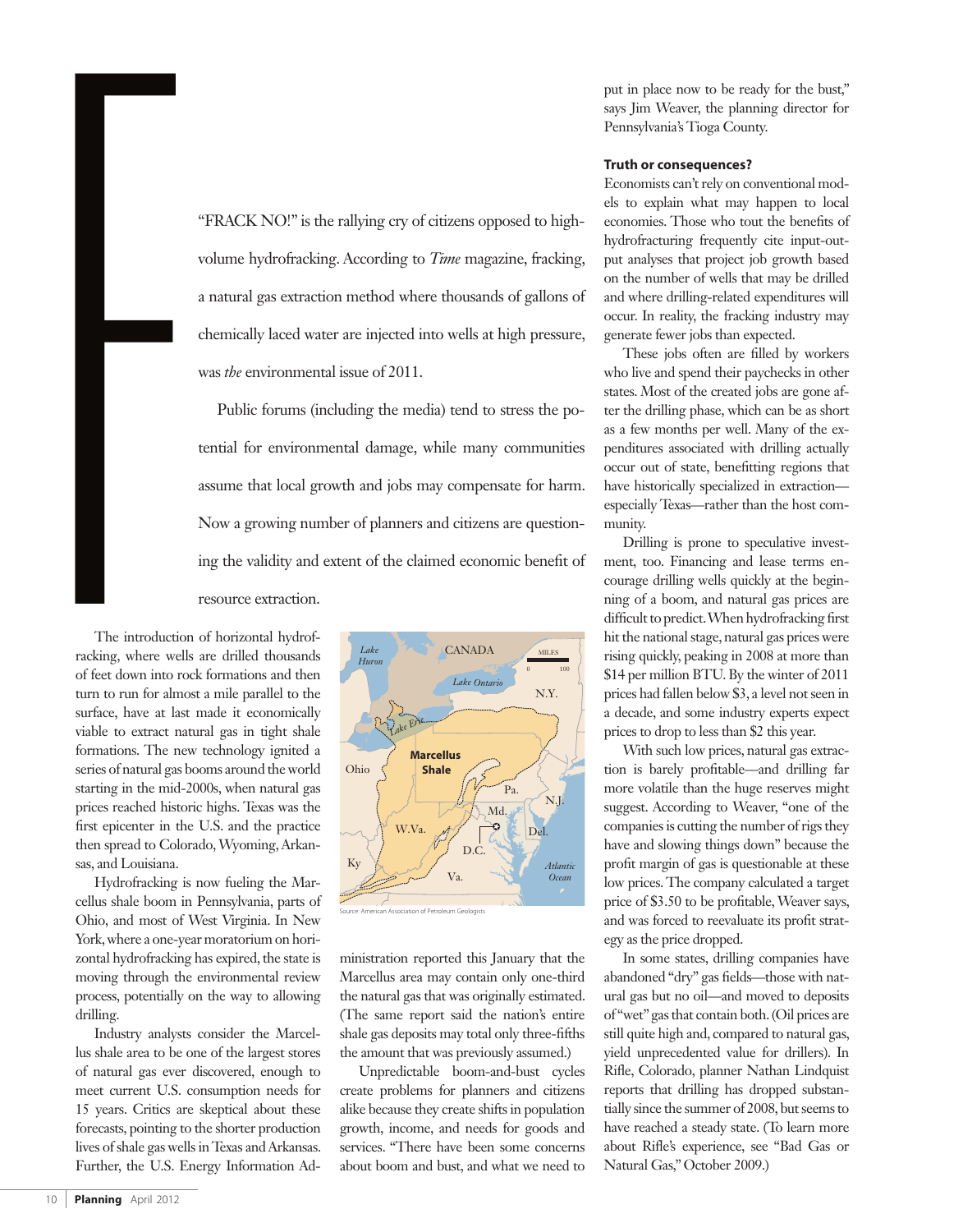"This area has always had significant resource extraction, and we expect that to continue in the long term," he says. "The bust, as some would call it, hasn't been so bad. Rifle didn't lease any city-owned property but still gets approximately \$1 million annually from the state severance tax."

Rifle also learned from an extreme bust in the 1980s. Even while its natural gas industry was booming a few years ago, the community decided to redefine itself as a center for solar and other renewable energy development. Rifle now has the state's second largest combined municipal solar array and last summer christened the nation's largest community-owned solar array, allowing residents to buy panels that are installed in a centralized location rather than on their homes, and then earn income for the electricity produced.

#### **Tapped out**

Natural gas is a nonrenewable resource, which means that a commercially viable area is tapped until it is no longer profitable. Then the rigs move on to other locations. Booms and busts can be rough for municipalities, since effects are directly related to the pace and scale of the cycle. Social, political, and fiscal problems may occur in the boom phase. (See *"El Dorado North,"*August/ September 2011.)

Housing and labor shortages can create their own set of problems. Local planning staffers can be swamped with permit applications and regulatory agencies overrun by new responsibilities. In Tioga County, Pennsylvania, Jim Weaver says the number of permits needing review has jumped since 2008 but his department staff has not. "I'm a planning department of one," he says.

When the drilling workers leave, though, the facilities that were so hastily built for them may sit empty for years. Schools, hospitals, and new roads may be left with a smaller population and a smaller tax base to support them.

In the counties and cities of New York's Southern Tier, paralleling the Pennsylvania border, many localities have struggled for decades to fund infrastructure that was built years ago for a bigger population. Nevertheless, land-rich and cash-poor residents are tempted by hydrofracking's potential for jobs, signing bonuses, and royalty payments. "We've got to think about what happens when we have millionaires milking cows," says Weaver.

Meanwhile, the economic boom is not great for everyone. "A lot of it has been positive," says Bob Blair, director of the Tioga County Economic Development Corporation, "but some of it has been challenging, particularly for existing local businesses. As wages rise, small businesses are being forced to reevaluate their wage scale."

What happens if the gas industry crowds out developing or established industries, leaving the region less diverse and less resilient when the bust comes? "Everyone who wants a job has one," according to Blair. "Some companies are wondering if they want to continue to expand here, if the labor market will be there."

#### **When the timing is off**

There is also the question of pacing. Revenues from natural gas extraction may not coincide with the expenses that extraction creates, according to studies at Cornell University. Municipalities need additional staff to handle increased permit requests long before drilling even starts, but they may not see increased revenues for some time. Meanwhile, environmental damage from leaking retention ponds, pipeline spills, etc., may persist long after tax revenue from extraction dries up.

In addition, while wells create revenue in specific areas, they have regional impacts. Workers in extremely rural areas are likely to travel to the wells from up to an hour away. They may cross county or even state borders to settle in an area with services like restaurants, bars, and self-service laundries. Although New York currently bans hydraulic fracturing, its Southern Tier cities along the Pennsylvania border are experiencing both positive and negative impacts. Drilling crews spend their off hours and cash in restaurants, bars, hotels, and stores only 20 miles from Pennsylvania drilling sites.

New York is also seeing the downside: higher labor costs, pressures on the dairy in-



A drilling rig near Dimock, Pennsylvania, where federal regulators are investigating claims that fracking has contaminated the water.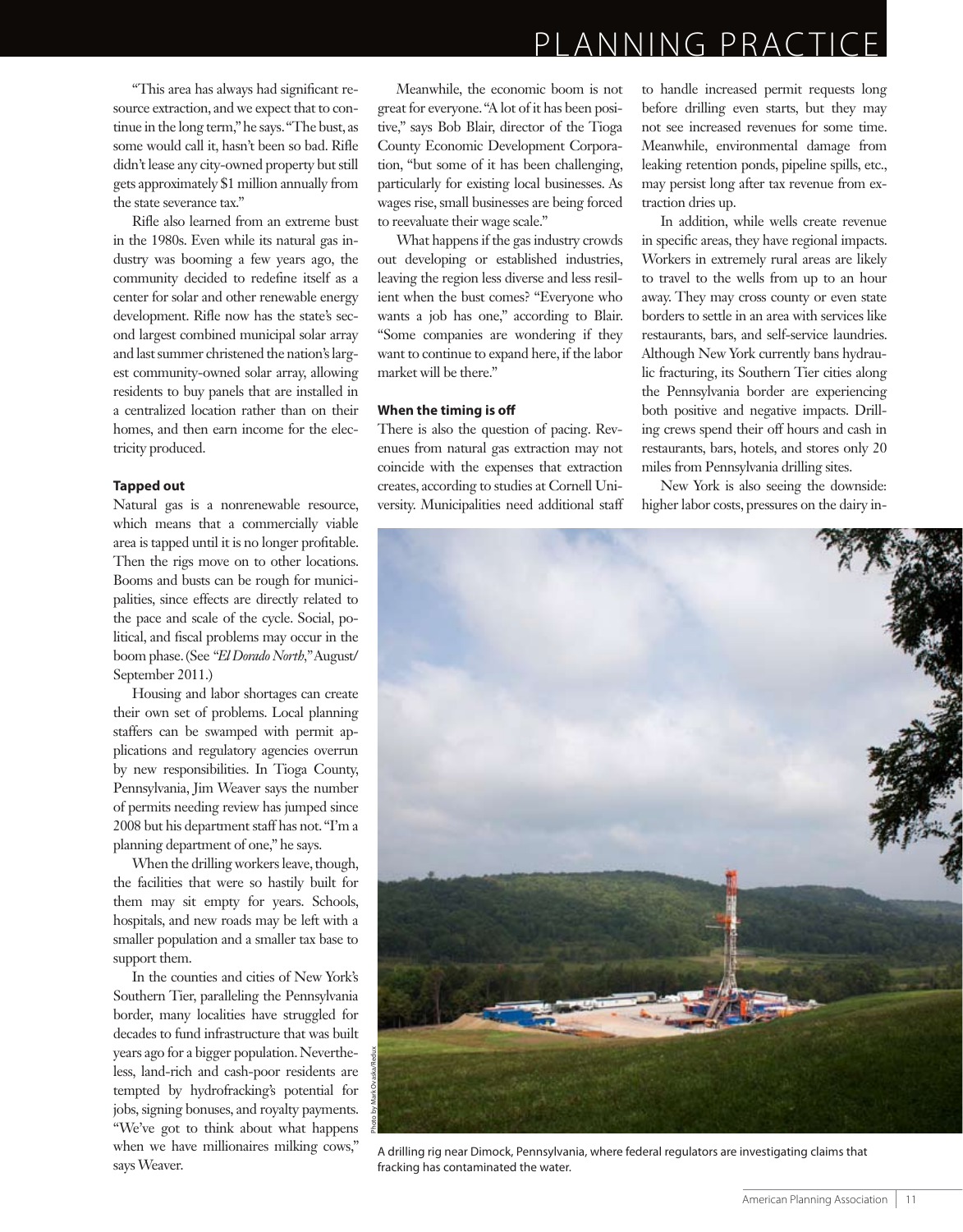

Protesters at the inauguration of Pennsylvania Gov. Tom Corbett, a supporter of natural gas exploration.

#### The boom-bust cycle

Royalties, business income, tax revenues, and jobs



dustry, and an increase in the regional cost of living, especially for housing. Thousands of trucks, needed to bring fresh water to the drilling pads and haul away toxic backflow, crisscross the region and state boundaries to access water extraction points and disposal facilities. With northern Pennsylvania booming, New York water treatment facilities are already accepting frack water, and selling their freshwater, which means increased truck traffic and wear for New York roads as well as the possibility of a dangerous spill, among other environmental hazards.

Most of the natural gas, even for a good well, will be released during the first two years. Drilling crews spend about three months taking a well from drilling through completion, then move on to a new area. These short timelines make the period of economic benefit far shorter than the period of community impact.

Natural gas drilling frequently takes place in remote rural areas, where municipalities may be ill-equipped to handle the increased demands of a boom. "Every time we get someone trained and up to speed, the industry plucks them away because they can offer three times more for salaries," says Weaver. Municipalities can't expand quickly, and even if they do, they may be overbuilt when the bust comes.

New York's southern counties will face other challenges if the state opens up for new drilling. Jim Weaver's best advice is to make sure that land-use ordinances meet current standards and that the towns can guide growth. His county tried to institute zoning in 2007 and was shot down; now "people are coming in and asking why we don't have countywide development controls," Weaver says.

One of the problems New York communities face is state preemption of local regulation of hydraulic fracturing methods, including noise abatement, air pollution regulation, and zoning. Because 1981 legislation prohibits local regulation of drilling, attention has been focused on the state decisionmaking process and regulatory capacity.

In defiance of state preemption of natu-

ral gas regulation, more than 20 municipalities in New York State have undertaken action to ban fracking outright within their borders, citing home rule over land use. In rulings that surprised many following the fracking debate, two lower court judges in February upheld local laws banning fracking in the towns of Dryden (Tompkins County) and Middlefield (Otsego County). Both ruled that a ban does not constitute regulation of the oil and natural gas industry but is an allowable use of zoning. The gas industry is expected to appeal the decisions.

In New York State the debate rages on, just as the march to begin hydrofracking continues. In New York's Southern Tier and in regions in other states atop shale plays that are experiencing or may soon experience fracking, there is an opportunity for planning to guide communities to a balanced understanding of the potential economic impacts, to help them address the rollercoaster changes brought by the gas boom, and to attempt to mitigate the bust. There is no one-size-fits-all set of responses, but it is clear that planning is essential.

David West is an independent author and researcher with a focus on sustainable neighborhood development. Thomas Knipe is the senior planner and tourism coordinator for Tompkins County, New York. Susan Christopherson is a professor of city and regional planning at Cornell University.